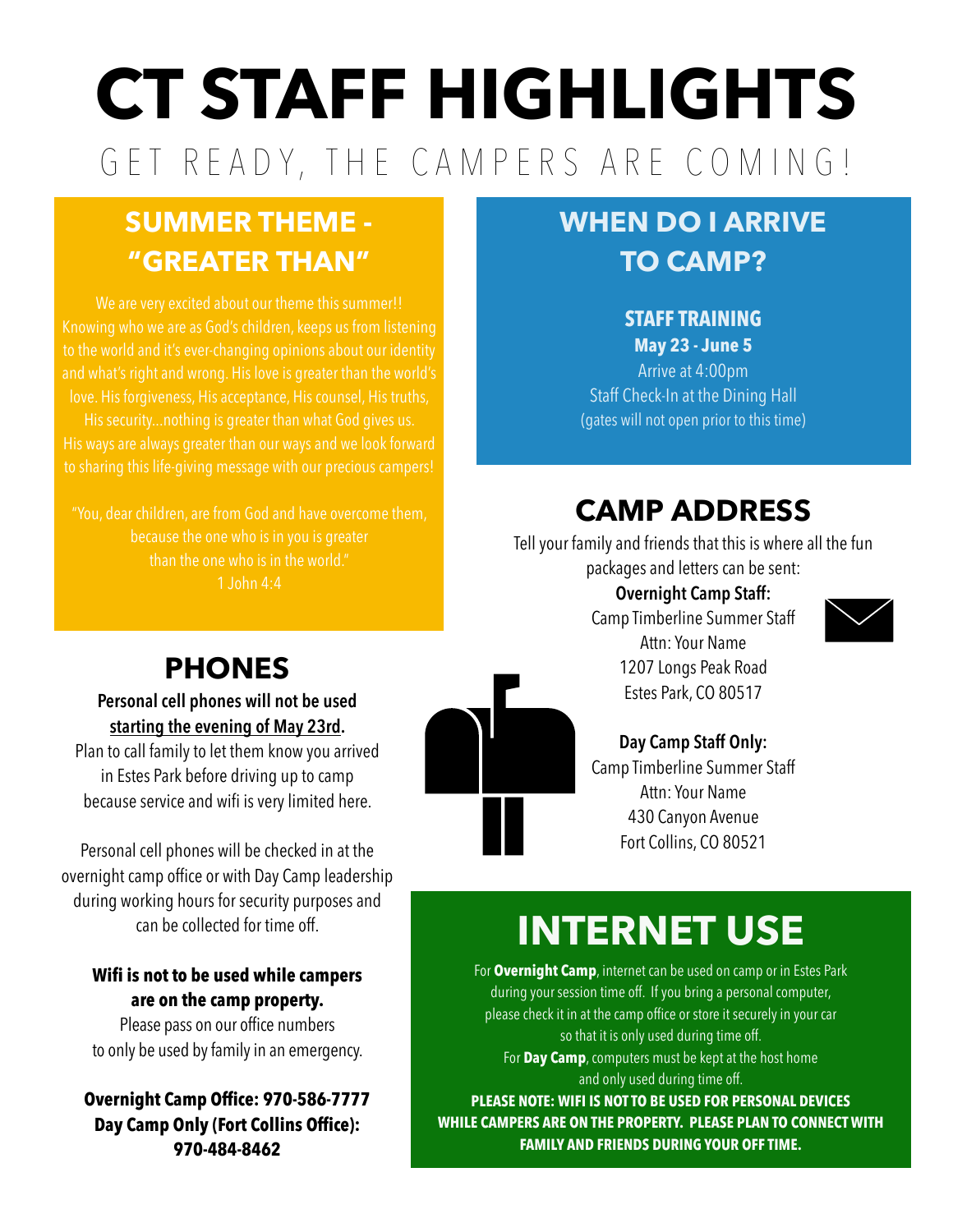# **PACK YOUR THINGS!**

Here's a checklist to help you pack. Storage will be limited, so please bring only what you need. A two-week supply of clothing is a good idea so you have the option to do laundry every other week during your time off. We tell campers to LABEL ALL

BELONGINGS, so you might want to consider doing this with your items as well.

### **\*PLEASE NOTE: Many items listed below will be available in the camp store and staff will receive a 25% discount on any item that is labeled with Camp Timberline!**

- Bible, Notebook, Stamps & Pens\*
- 2 Reusable Masks (to have on hand if needed)
- Toiletries & Carrying Case (shower caddy)
- Towels
- Water Bottle\*
- Waterproof Watch
- Sunscreen
- Hand sanitizer (small container for your backpack)
- Swim Goggles (Day Camp staff only; for shaving cream fight!)
- Laundry Detergent, Quarters & Laundry Bag
- Flashlight\*
- Alarm Clock (battery operated)
- Warm Sleeping Bag
- Pillow & Twin-Sized Sheets
- 1-2 Blankets
- Sunglasses
- Backpack
- **• 1 Pair of Khaki Shorts and 1 Pair of Khaki Pants (required for Opening and Closing Days; should be a "medium tan" khaki color, not dark or really light brown.**
- **• Brown Belt (also required for Opening & Closing Day clothing)**
- Dozen pair of socks
- Dozen pair of underwear
- Dozen T-Shirts\*
- Dozen Pair of Shorts\*
- Sweatshirts\*
- Swimsuits (trunks for guys; one-piece or tankinis for girls)
- Shorts to go over female swimsuits
- Clothes that can be trashed (for messy games)!
- Work/Painting Clothes (for staff training)
- Nicer, Casual Clothes for time off
- Jacket or Fleece\* (it will get cold during training & at night!)
- Warm Hat & Gloves (must have for training & night events)
- **• RAIN COAT**
- Athletic Shoes
- Shoes that can get wet
- Storage Crates/Baskets (Overnight Camp only)
- Suitcases/Bags that can fit under bunkbeds
- Cash for Covenant Time Off and Breaks
- Optional: Personal Sports Equipment, Vitamins, etc.

## **ALSO BRING:**

- **• Your Physical Form and any remaining employment forms (if not already submitted)**
- **• Driver's License (1st year staff only)**
- **• 2nd ID: Birth Certificate, Social Security Card, or Passport (1st year staff only)**
- **• Covid Documents Please see 4th page to see if this applies to you**

# **WHAT ABOUT PARTY CLOTHES?**



Check out the themed parties at the end of this newsletter to find out the crazy themes and get your costume ideas!! These are the most exciting items to pack!

## **What NOT to Bring:**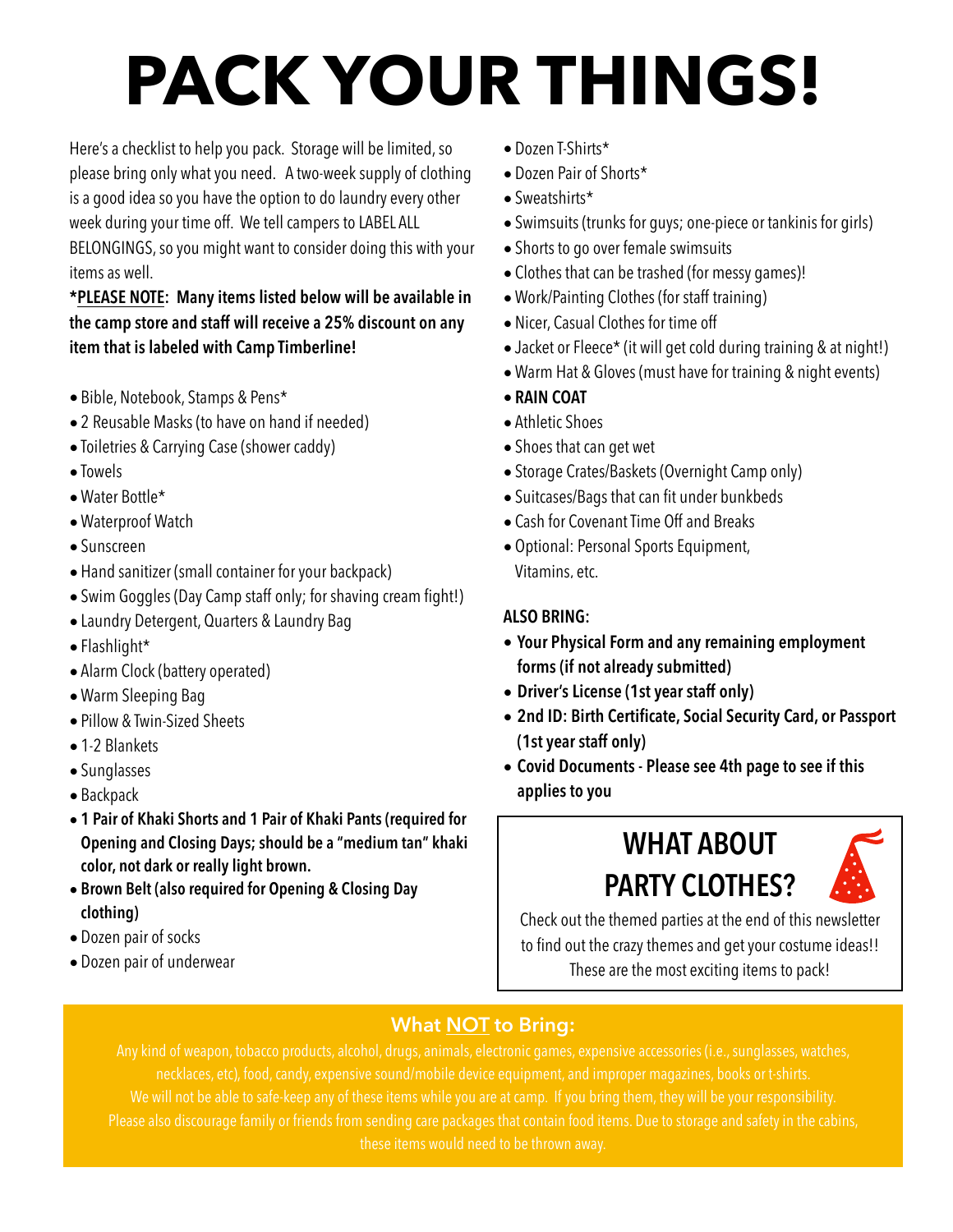# **GET YOUR CALENDARS READY!**

# **AIRPORT SHUTTLE SCHEDULE:**

For those staff members making flight reservations, we will run a shuttle from **Denver International Airport** on the following dates and times. Please carefully note the times because this is the only FREE camp shuttle going to and from Estes Park.

*If you are unable to schedule a flight during these time frames, please contact us for Estes Park Shuttle information (\$45 fee each way paid by the summer staff member). This is also the case for approved graduation & wedding departures.* 

## **ARRIVAL:**

**Please be sure to schedule your flight PRIOR** to this pickup time:

Monday, May 23rd - Staff Training **Saturday, July 9th**

Shuttle pick up at 2:00pm

## **DEPARTURE:**

**Please be sure to schedule your fl** TWO HOURS AFTER this delivery time:

Sunday, June 5th - End of Staff Training Sunday, July 10th - End of 1st Term **Sunday, August 14th** 

Shuttle arrives at airport at 10:30am

**IMPORTANT: If you plan to use the airport shuttle, please email your flight itinerary (airline, flight numbers, departure/arriving city, and times) to [work@camptimberline.com](mailto:work@camptimberline.com) by May 10th!**

# **2ND TERM STAFF ORIENTATION**

(for staff working weeks 6-10)

**2nd Term Overnight Camp Staff: Arrive Saturday, July 9th at 4:00pm**  to check-in, find out counselor assignments, move in, and participate in an orientation meeting.

**2nd Term Day Camp Staff: Arrive Sunday, July 10th at 1:00pm at Cherry Creek Presbyterian Church, Englewood, CO**

to check-in, meet for orientation, unload, and set up equipment.

## **WHEN DOES CAMP END?**

#### **1st Term Overnight Camp Staff**

Please plan to depart after dinner and closing gathering the evening of Saturday, July 9th. 1st Term Staff will need to be moved out of their cabins & depart by 9:00am on Sunday, July 10th.

#### **1st Term Day Camp Staff:**

Staff will have a closing time together during week 5 to celebrate! Staff do not have to go to Estes Park on Saturday, July 9th, unless they are working Overnight Camp 2nd term.

#### **2nd Term Overnight Camp Staff & Full Summer Staff:**

On Saturday, August 13th, we will celebrate the work God has done, eat a staff "feast," and clean camp to help prepare for retreats. Staff can spend the night and then depart by 11:00am the next day.

#### **2nd Term Day Camp Staff:**

Staff will have a closing time together during week 10 to celebrate! Staff are invited to join the end of summer celebration at camp on Saturday, August 13th, but it is not mandatory.

## **IN-BETWEEN SESSION TIME OFF**

**Overnight Camp Only -** Starting Saturday, June 11th, staff will have from 3:00pm to 12:00pm on Sunday off each week. **Day Camp Only** - Starting Friday, June 10th, time off will begin each Friday after tear down is complete (usually by 6:00pm) until you return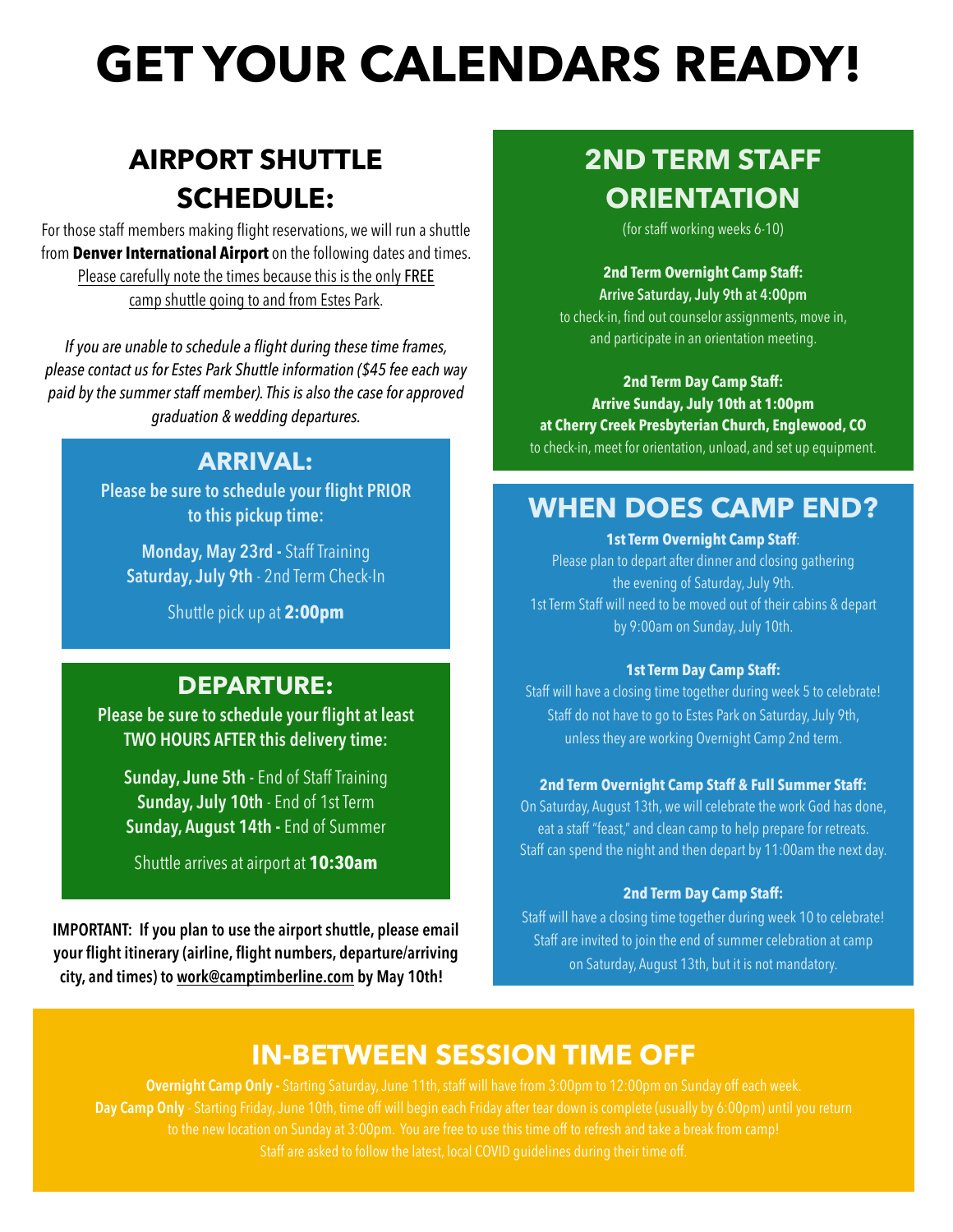# **LAUNDRY**

**Overnight Camp: There are laundromats** in Estes Park for use. **Day Camp:** Host homes or local laundromats

> Average cost is \$1.50 per wash and \$1.00 for 45 minutes of drying time.

**Staff are asked to follow the latest local, COVID guidelines when going to town and entering stores.**

## **HOW DO I GET TO STAFF TRAINING?**

### **DIRECTIONS TO OVERNIGHT CAMP:**

From Denver:

Take I-25 North to Highway 66. Take Hwy. 66 through Longmont to Lyons. When in Lyons, turn left onto Hwy. 7, going to Allenspark. Stay on Hwy. 7 for about 20-30 minutes until you come to Longs Peak Road (Mile Marker 9). Turn left onto Longs Peak Road. Go up 1 mile, turn right into Long's Peak Campground. Follow the Campground road around to the right. We are located halfway around the loop on the right, just inside the log, Camp Timberline entrance sign.

### From Fort Collins:

Take Hwy. 34 in Loveland into Estes Park. Turn left onto Hwy. 36.

Follow the road to the right, which turns into Hwy. 7.

Go 9 miles and turn right on Longs Peak Road.

Go up 1 mile, turn right into Longs Peak Campground.

Follow the Campground road around to the right.

We are located halfway around the loop on the right, just inside the log, Camp Timberline entrance sign.

## **WHERE DO I GO FOR DAY CAMP?**

### **DAY CAMP 1ST TERM STAFF:**

After Staff Training, 1st Term Day Camp staff will ride together to PEPC in Parker on Sunday, June 5th and need to be there by **1:00pm: 9030 Miller Road, Parker, CO**

### **DAY CAMP 2ND TERM STAFF:**

2nd Term Day Camp staff need to meet at Cherry Creek Presbyterian in Englewood on Sunday, July 10th and need to be there by **1:00pm: 10150 East Belleview, Englewood, CO**

# **PAYDAYS**

Staff are paid every 2-3 weeks so be sure to bring some cash \$\$\$ for laundry and time off when needed.

> **Payroll: End of Staff Training, Week 2, Week 5, Week 7, and Week 10**

## **\* COVID DOCUMENTS \***

This is not a requirement for employment, but the health department has asked us to gather the following if it applies to you: 1. Copy of completed Covid vaccination card, along with applicable boosters. 2. Copy of verification of having Covid in the last 90 days **\*\*Please bring this to Staff Training!**



# **WE ARE HERE TO HELP WITH YOUR QUESTIONS!**

Contact us at the following: work@camptimberline.com, 970-484-8462 (Fort Collins office), 970-586-7777 (Estes Park office)